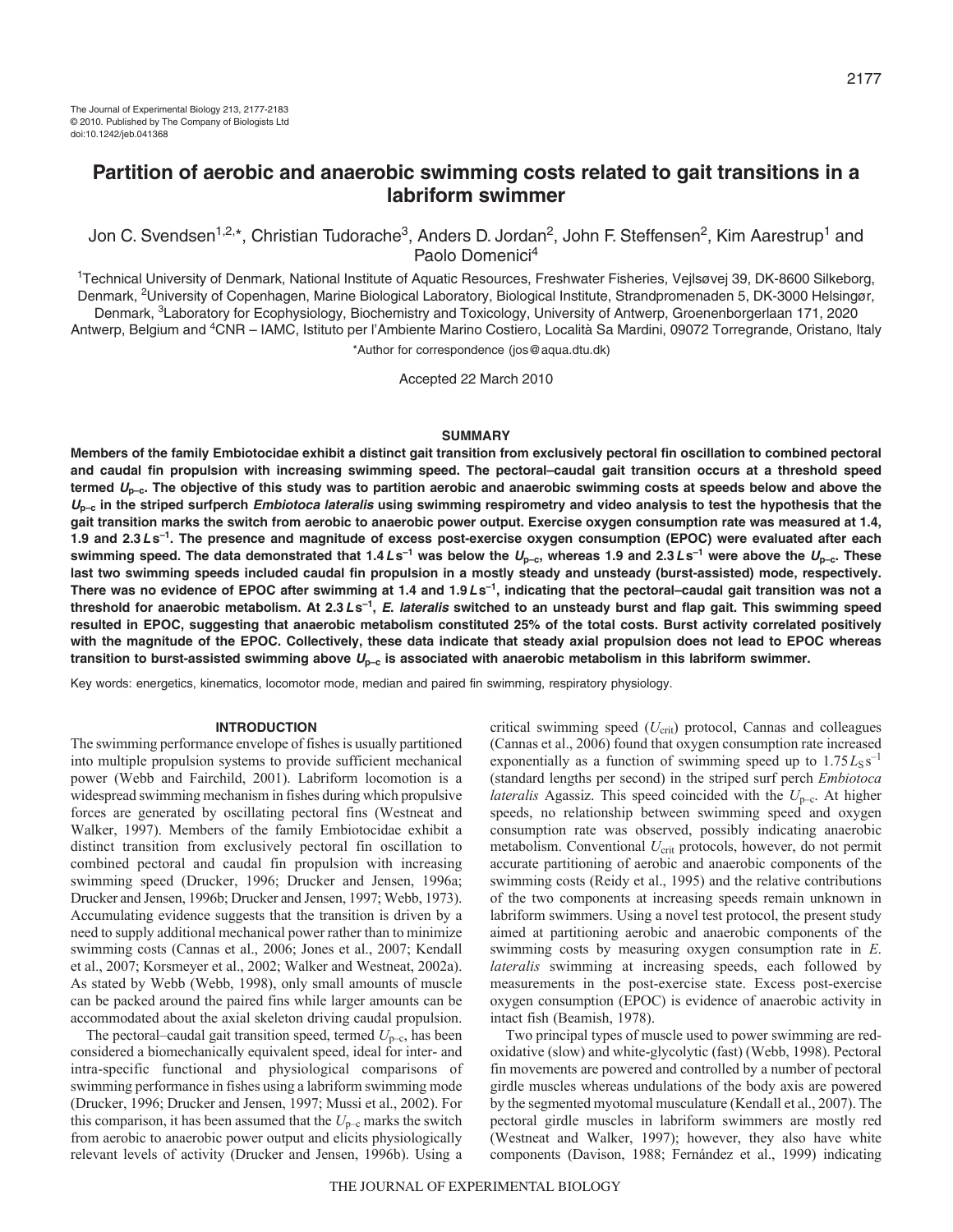anaerobic capacity (Davison, 1988; Schaarschmidt and Jürss, 2003). The myotomal musculature is usually spatially divided into separate regions of red and white fibres (Sänger and Stoiber, 2001). In labriform swimmers, and other median and paired fin swimmers, the red myotomal musculature may be scarce (Fernández et al., 1999; Martinez et al., 2000) or absent (Davison, 1987; Kronnie et al., 1983).

Studies on axial undulation have demonstrated that the red muscles power steady swimming at slow to moderate speeds, whereas white muscles are increasingly recruited for unsteady swimming at higher speeds (Jayne and Lauder, 1994; Rome et al., 1984; Sänger and Stoiber, 2001). Energy for the white muscles is supplied almost exclusively from the anaerobic utilization of phosphocreatine (PCr), ATP and glycogen (Gibb and Dickson, 2002; Sänger and Stoiber, 2001). For every mole of glycogen used to support anaerobic metabolism, two moles of lactate are produced (Boutilier et al., 1993; Peake and Farrell, 2004). The transition from steady axial undulation to unsteady burst swimming is associated with decreasing levels of intracellular pH (Lurman et al., 2007) and muscle glycogen (Peake and Farrell, 2004), and increasing levels of lactate (Martinez et al., 2004; Peake and Farrell, 2004) and inorganic phosphate (Lurman et al., 2007). After exhaustive exercise, regeneration of muscle PCr, ATP and glycogen and clearance of the lactate load are necessary if muscles are to regain their ability to contract (Milligan, 1996; Milligan, 2004). Many of the physiological disturbances coupled to anaerobic metabolism are cleared during the period associated with EPOC (Peake and Farrell, 2004).

A few studies have quantified the magnitude of EPOC related to exhaustive swimming using  $U_{\text{crit}}$  protocols (Lee et al., 2003a; Lee et al., 2003b). Kaufman measured aerobic and anaerobic swimming costs in juvenile fish (Kaufman, 1990), but as far as we know, no study has partitioned aerobic and anaerobic swimming costs in adult fish at distinct sub-maximal speeds. Moreover, few studies (e.g. Pucket and Dill, 1984) have quantified the relationship between the magnitude of EPOC and swimming kinematics and behaviours.

The objective of this study was to partition aerobic and anaerobic swimming costs at sub-maximal speeds below and above the  $U_{p-c}$ in *E*. *lateralis* using swimming respirometry and video analysis to test the hypothesis that the gait transition from pectoral oscillation to axial undulation marks a switch from aerobic to anaerobic power output. Above the  $U_{\text{p-c}}$ , the analyses included a second gait transition occurring in *E*. *lateralis* shifting from steady to unsteady axial undulation. To partition aerobic and anaerobic swimming costs, exercise  $\dot{M}_{O_2}$  (i.e. oxygen consumption rate during exercise) and EPOC were quantified in fish swimming at three different speeds, one below the  $U_{p-c}$  and two above the  $U_{p-c}$ . The last two swimming speeds included caudal fin propulsion in a mostly steady and unsteady (burst-assisted) mode, respectively. Components of aerobic and anaerobic metabolism were combined to estimate the total metabolic cost of swimming. Finally, correlation analysis was employed to examine whether pectoral and caudal fin beat frequencies (kinematic variables) and burst frequency (behavioural variable) influence the magnitude of the EPOC.

# **MATERIALS AND METHODS Experimental animals**

Eleven *E. lateralis* (fork length *L*<sub>F</sub>=24.4±0.3cm; standard length  $L<sub>S</sub>=21.0±0.2$  cm; mass 296.0±8.7g; means  $\pm$  s.e.) were seined at Jackson Beach, San Juan Island, WA, USA. They were kept under the ambient light regime (August) in flow-through tanks with filtered full strength sea water at Friday Harbor Laboratories, University of Washington, USA. The mean water temperature was 12.5°C (range: 11.6–13.4°C). Prior to experimentation, fish were acclimated to the laboratory conditions for at least 1week. All methods were approved by the Animal Care and Use Committee at the University of Washington (IACUC protocol no. 3018-09).

# **Respirometry**

A 31.45l swimming respirometer was employed to measure oxygen consumption rate  $(M<sub>O2</sub>)$  as a function of swimming speed (*U*) using water from the flow-through system (Cech, 1990). The working section in the respirometer was 47cm long, 15cm wide and 14.5cm deep. Additional details have been published previously (Svendsen et al., 2003). Water temperature in the respirometer was maintained at 13.5°C (range: 13.4–13.6°C). Intermittent-flow respirometry was applied in accordance with previous studies (Steffensen, 1989; Steffensen et al., 1984). The software LoliResp (Loligo Systems Aps, Tjele, Denmark) was used to control the respirometric loops, each consisting of a flush (4min), a wait (1min) and a measurement (5min) period (Cannas et al., 2006). Oxygen partial pressure in the respirometer was measured using fibre optic sensor technology (Fibox 3 connected to a dipping probe; PreSens, Regensburg, Germany), and  $\dot{M}_{O_2}$  (mg  $O_2$ kg<sup>-1</sup>h<sup>-1</sup>) was calculated based on standard equations (Schurman and Steffensen, 1997). Fish mass (to the nearest 0.1g), length, depth and width (all to the nearest 1mm) were determined to allow pre-experimental calculation and correction of the solid blocking effects (Bell and Terhune, 1970; Gehrke et al., 1990) ranging from 4.5% to 4.9%. The size of the experimental fish was chosen as a compromise between the potential wall effects (Webb, 1993) in the respirometer and the required size of the fish, allowing measurements of  $\dot{M}_{O2}$  (Herskin and Steffensen, 1998; Korsmeyer et al., 2002; Wardle et al., 1996).

Each *E*. *lateralis* was introduced to the swimming section and given at least 10h (overnight) to acclimate while swimming at  $0.5L_F s^{-1}$ . This period appears to be sufficient to allow  $\dot{M}_{O_2}$  to return to normal levels following the increase induced by anaerobic exercise during handling and the unfamiliar surroundings (Jordan et al., 2001; Steffensen et al., 1984). Subsequently, each fish was exposed to an experimental swimming protocol consisting of nine 30min periods with swimming speeds sequentially adjusted to 0.5, 0.8, 1.1, 1.4, 0.5, 1.9, 0.5, 2.3 and  $0.5L_F s^{-1}$ . Fish were not swum to fatigue (i.e.  $U_{\text{crit}}$ was not determined).  $\dot{M}_{O2}$  was measured once every 10 min, giving three  $\dot{M}_{O2}$  measurements (Scarabello et al., 1991) at each of the nine sequential swimming speeds. The speeds were chosen to examine  $\dot{M}_{O2}$ , and thereby EPOC, after a swimming exercise that would not induce gait transition  $(1.4L_\text{F} s^{-1})$  and after two swimming exercises that would induce gait transition  $(1.9 \text{ and } 2.3 L_{\text{F}} \text{s}^{-1})$  following Drucker and Jensen (Drucker and Jensen, 1996a; Drucker and Jensen, 1996b). According to these studies, the mean gait transition speed is size dependent and occurs at  $1.83 \pm 0.02 L_F s^{-1}$  in the *E*. *lateralis* tested in the present study. Using the 95% confidence interval (CI) of the allometric relationship provided by Drucker and Jensen (Drucker and Jensen, 1996b), the gait transition speed may range from 1.54 to  $2.1 L_F s^{-1}$ . Preliminary trials indicated that *E*. *lateralis* employed the caudal fin in a steady and unsteady (burst-assisted) mode at 1.9 and  $2.3 L_F s^{-1}$ , respectively. Detection of EPOC was carried out by comparing the mean  $\dot{M}_{O2}$  during the initial  $0.5L_{F} s^{-1}$  period (preexercise routine metabolic rate, RMR) (Bushnell et al., 1994; Lee et al., 2003a; Lee et al., 2003b) with the first  $\dot{M}_{O_2}$  measurement during the  $0.5L_\text{F} \text{s}^{-1}$  period that followed each of the three different swimming exercises (i.e. post-exercise RMR). Experimentally, each fish was considered to be unaffected by EPOC after a swimming exercise if the post-exercise RMR was below the pre-exercise RMR +10% during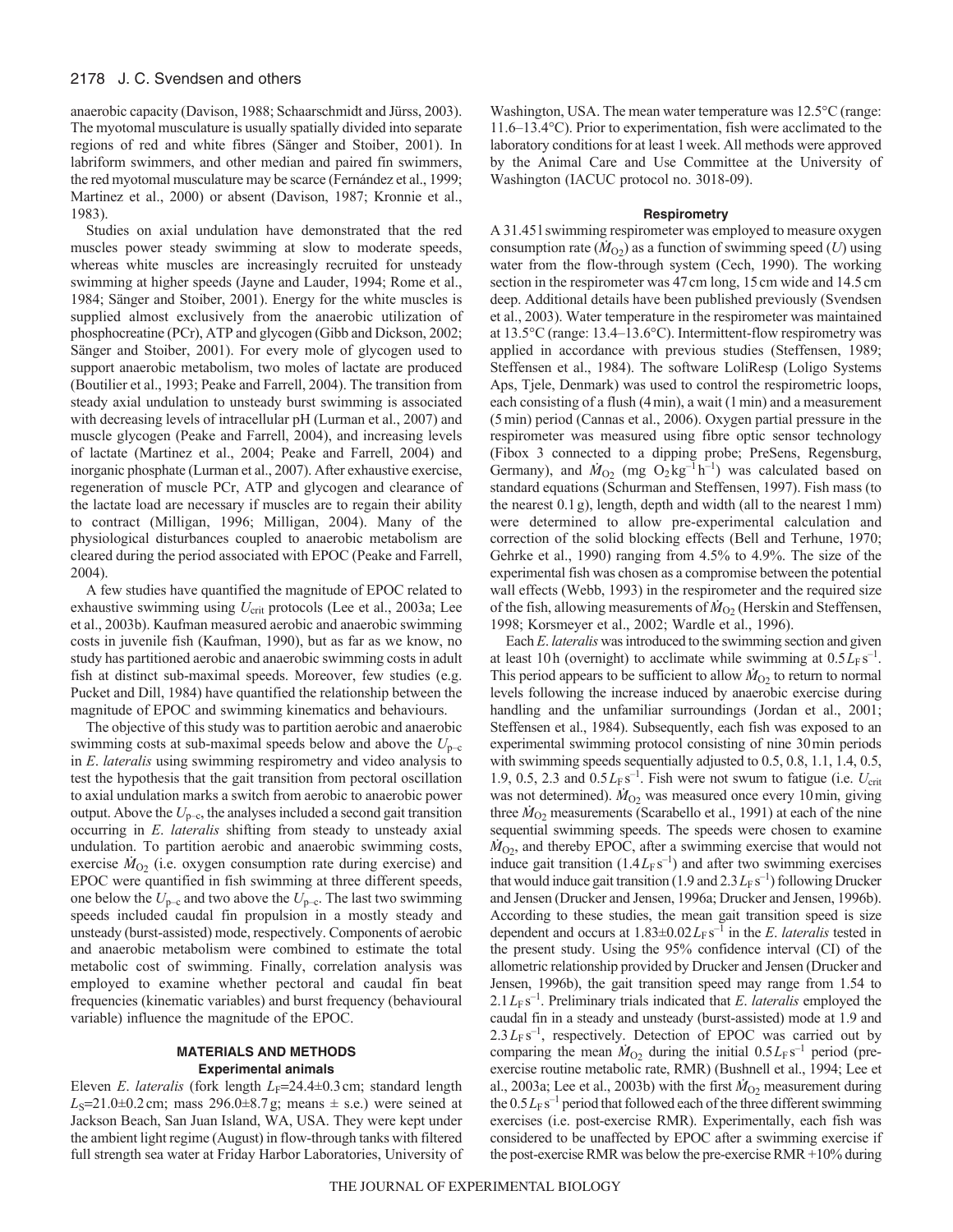the subsequent  $0.5L_F s^{-1}$  periods. The threshold RMR +10% was chosen because preliminary data showed that the RMR over time typically varied within  $\pm 10\%$  if the swimming speed was kept constant at  $0.5L_F s^{-1}$ . Similar observations were reported by Kaufman (Kaufman, 1990).

#### **Kinematic and behavioural variables**

Fish in the working section of the respirometer were recorded laterally using a digital video camera (60 fields s<sup>-1</sup>; GR-DVL 9800, JVC, Yokohama, Japan). Within the camera's field of view, a mirror  $(395\,\text{mm}\times573\,\text{mm})$  was mounted above the transparent respirometer at a 45deg angle relative to horizontal to allow dorsal–ventral recordings. The floor and rear wall were covered with reflective material (3M, Scotchlite 6060, St Paul, MN, USA) to enhance the image contrast, and marked with a grid of 5cm squares to be used as reference points. Analysis of the video recordings was conducted frame by frame using video editing software (Premiere Pro 2.0, Adobe, San Jose, CA, USA). Mean frequencies (Hz) of pectoral fin  $(f<sub>p</sub>)$  and caudal fin  $(f<sub>c</sub>)$  beats were determined as the average of two 1min periods during each of the 10min respirometric loops. The pectoral fin beat cycle includes pectoral fin movements that generate thrust, using both abduction and adduction, and a non-propulsive pause or refractory period, in which the fins are placed against the body (Drucker and Jensen, 1996a; Mussi et al., 2002). The present study considered the beating of pectoral fins including the refractory phase (Archer and Johnston, 1989; Mussi et al., 2002). A caudal fin beat was defined as a full oscillation of the tail (Hunter and Zweifel, 1971), i.e. a complete cycle of left and right lateral displacement (Drucker and Jensen, 1996a). The pectoral–caudal gait transition speed,  $U_{\text{p-c}}$ , was defined as the highest current velocity at which the fish could swim without regular use of the caudal fin: *f*c<0.3Hz (Drucker and Jensen, 1996a). In addition, the mean frequency of bursts  $(f_b)$  was quantified in the two 1 min periods during each of the respirometric loops. A burst was defined as a forward excursion  $(≥10 \text{ cm})$  assisted by the caudal fin.

#### **Data analysis**

Differences in the pre- and post-exercise RMR were analysed using a one-way repeated measures ANOVA followed by pair-wise multiple comparison procedures (Holm–Sidak). For each swimming exercise, the analysis only included the first post-exercise RMR measurement. When this analysis indicated a difference, the individual relationship between time *t* (h) and post-exercise RMR was described using the following double exponential equation (Scarabello et al., 1991):

$$
\dot{M}_{O_2} = a e^{k_1 t} + b e^{k_2 t} + c \tag{1}
$$

where  $a, k_1, b, k_2$  and  $c$  are constants, and  $e$  is the base of the natural logarithm. All constants were estimated using non-linear regression (Levenberg–Marquardt), apart from *c*, which entered the model as the mean pre-exercise RMR. Data included the mean exercise  $\dot{M}_{O2}$ at *t*=0. The recovery period was terminated when the curve intercepted the 95% confidence limit of *c* (Bushnell et al., 1994). The equation was integrated to estimate the EPOC (Lee et al., 2003a; Lee et al., 2003b; Scarabello et al., 1991). At the individual level, EPOC was combined with the exercise  $\dot{M}_{O2}$  to provide the metabolic cost that included both the aerobic and anaerobic components as assumed by Lee and colleagues (Lee et al., 2003b).

The relationship between swimming speed and  $\dot{M}_{O2}$  was described using the hydrodynamics-based power equation (Videler, 1993):

$$
\dot{M}_{O_2} = a + bU^c \,,\tag{2}
$$

where *a*, *b* and *c* are constants. Eqn 2 was transformed to estimate the optimal swimming speed  $(U_{opt})$  according to the following equation (Videler, 1993):

$$
U_{\text{opt}} = [a / (c - 1)b]^{1/c}, \tag{3}
$$

where  $U_{\text{opt}}$  is the speed that minimizes the energy expenditure per unit of distance travelled.

At the individual level, the absolute number of pectoral and caudal fin beats and the number of bursts were derived from the mean frequencies and the length of each test period (30min). Multiple regressions with stepwise backward elimination (removal criteria:  $\alpha$  > 0.1) were employed for individual EPOC as the dependent variable and pectoral and caudal fin beats and bursts as independent variables. Data were  $ln(x+1)$  transformed to meet the normality and homoscedasticity requirements of parametric analysis. Tests were carried out using Sigmastat 3.01 and SPSS 15.0 (SPSS Inc., San Rafael, CA, USA). Results were considered significant if  $\alpha$ <0.05. All values are reported as means  $\pm$  s.e.m. unless noted otherwise.

# **RESULTS**

No fish showed signs of fatigue (i.e. resting against the bounding grid in the swimming respirometer) (e.g. McFarlane and McDonald, 2002). Cannas and colleagues (Cannas et al., 2006) exposed larger *E. lateralis* ( $L_F$ =28.2cm) to incrementally increasing swimming speeds until fatigue. Using their data and the relationship between size and *U*<sub>crit</sub> for a generic fish (Wolter and Arlinghause, 2003), the *U*crit for the *E*. *lateralis* tested in the present study was estimated to be  $2.6L_\text{F} s^{-1}$ . Given this value, 1.4, 1.9 and  $2.3L_\text{F} s^{-1}$  corresponded to 54%, 73% and 88% of *U*crit.

Analysing pre- and post-exercise RMR, repeated measures ANOVA indicated a significant treatment effect (Fig.1). Subsequent pair-wise comparisons demonstrated no effects of swimming at 1.4 and  $1.9L_F s^{-1}$  ( $P > 0.39$ ), while the post-exercise RMR was higher than the pre-exercise RMR after swimming at  $2.3 L_F s^{-1}$  ( $P < 0.001$ )



Fig. 1. Oxygen consumption rate ( $\dot{M}_{\text{O}_2}$ ) in *Embiotoca lateralis* swimming at 0.5 fork lengths per second  $(L_F s^{-1})$  (black symbols; routine metabolic rate, RMR) and at incrementally increasing swimming speeds adjusted to 0.8, 1.1, 1.4, 1.9 and  $2.3 L_F s^{-1}$  denoted by white, red, green, yellow and blue symbols, respectively. RMR after swimming at 1.4 and  $1.9 L_F s^{-1}$  (b,c) did not differ from pre-exercise RMR (a), while RMR after swimming at 2.3  $L_F$  s<sup>-1</sup> (d) was significantly higher than pre-exercise RMR (a), demonstrating the presence of excess post-exercise oxygen consumption (EPOC). The end of EPOC in an average fish is indicated by the red vertical line (at  $t=384$  min).  $*P<0.001$ ; n.s., not significant.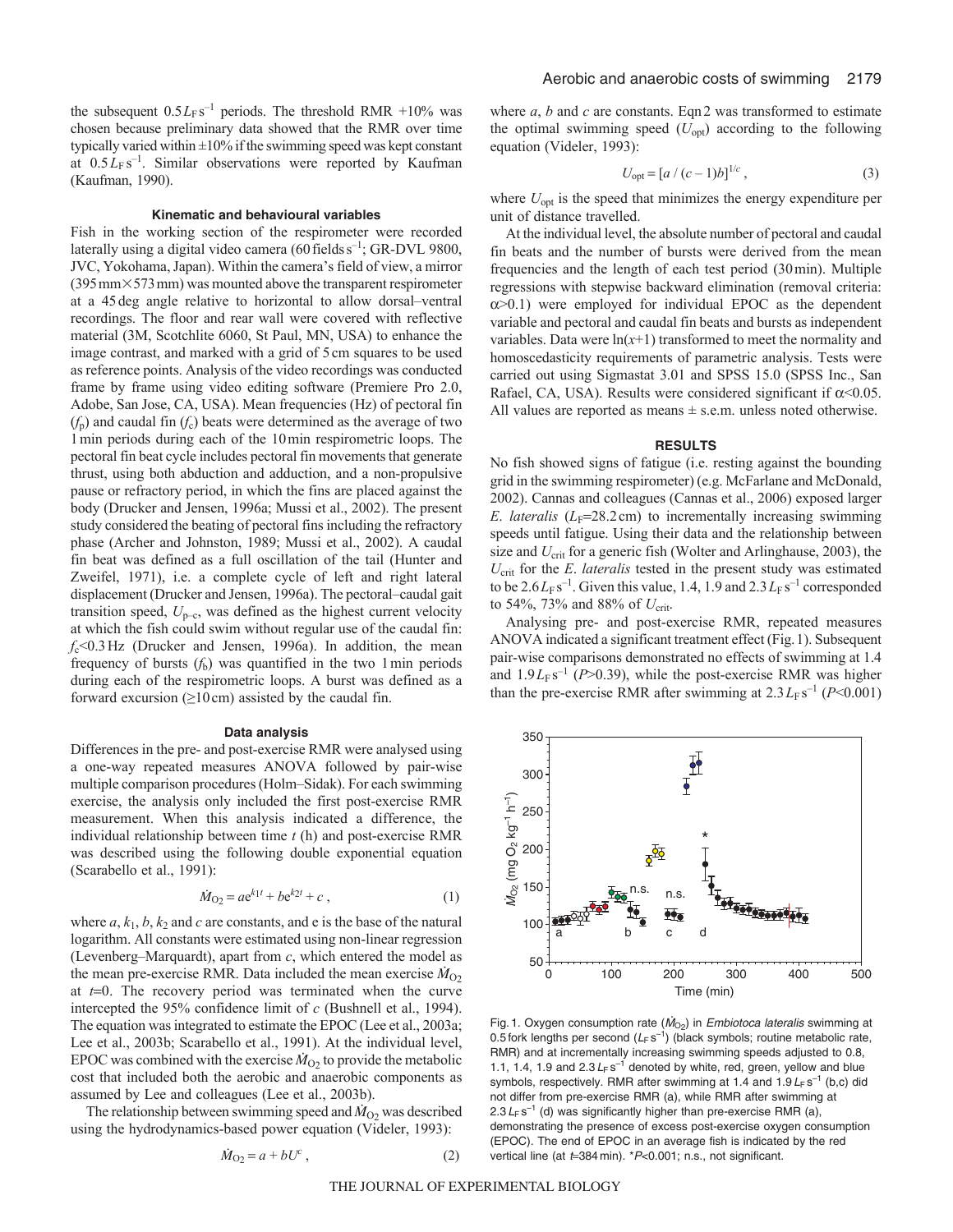

Fig. 2. Pectoral (A) and caudal (B) fin beat frequencies, and frequency of bursts (C), in  $E$ . lateralis in relation to swimming speed ( $U$ ). Symbol colours correspond to the six swimming speeds described in Fig. 1.

(Fig. 1). Mean recovery time was  $2.4(\pm 1.0)$ h, and the resulting EPOC was  $51.7(\pm 18.8)$  mg  $O_2$  kg<sup>-1</sup>.

The kinematic data demonstrated that  $f_p$  increased with speed and returned to the pre-exercise level when the swimming speed was brought back to  $0.5L_F s^{-1}$  (Fig. 2A). There was very limited use of the tail at speeds  $\leq$ 1.4 $L$ <sub>F</sub> s<sup>-1</sup> (Fig. 2B). At higher speeds,  $f_c$ increased with the swimming speed. Following the definition proposed by Drucker and Jensen (Drucker and Jensen, 1996a), *E*. *lateralis* underwent gait transition at  $1.9L<sub>F</sub> s<sup>-1</sup>$ , and made even further use of the tail at  $2.3 L_F s^{-1}$  (Fig. 2B). In the post-exercise periods, *f*<sup>c</sup> returned to the pre-exercise level (Fig. 2B). While there was erratic burst activity at swimming speeds  $\leq 1.4 L_F s^{-1}$ ,  $f_b$ dropped to a relatively low level at  $1.9L<sub>F</sub> s<sup>-1</sup>$  (Fig. 2C). In contrast, *E. lateralis* switched to a consistent use of bursts at  $2.3 L_F s^{-1}$ (Fig. 2C). This swimming mode corresponded to the burst and flap gait described by Walker and Westneat (Walker and Westneat,



Fig. 3. Linear relationship between EPOC and the number of bursts performed by individual E. lateralis swimming at  $2.3 L_F s^{-1}$  for 30 min. The relationship was described by Eqn 4 (see Results). The asterisk indicates two overlapping data points at 69.9 bursts.

2002a; Walker and Westneat, 2002b). Fast axial undulations resulted in rapid forward translation of the fish relative to the fixed tank while subsequent pectoral fin oscillation resulted in the slow backward translation of the fish relative to the tank (Walker and Westneat, 2002a; Walker and Westneat, 2002b; Cannas et al., 2006). Similar to the kinematic data, *f*<sup>b</sup> returned to the pre-exercise level when the swimming speed was reduced to  $0.5L_F s^{-1}$  in the post-exercise periods (Fig. 2C).

Analysis of individual EPOC and burst activity revealed that the number of bursts performed while swimming at  $2.3 L_F s^{-1}$  (Fig. 2C) correlated positively with the magnitude of the EPOC (Fig.3). The intercept with the ordinate was not significantly different from zero  $(P=0.53)$  and thus was excluded from the equation. The resulting linear equation  $(R^2=0.81; P<0.0001)$  was:

$$
EPOC = 0.45 \, (\pm \, 0.07) \times \text{bursts} \,. \tag{4}
$$

The regression analysis indicated no correlation between the pectoral and caudal fin beats and EPOC.

Exercise  $\dot{M}_{O2}$  correlated positively with swimming speed (Fig. 4). Data from the three post-exercise  $0.5L_F s^{-1}$  periods (Fig.1) were excluded from this analysis. Eqn 2 was used to describe the relationship between swimming speed and exercise  $\dot{M}_{O2}$  (Fig. 4), and provided the following equation  $(P<0.01; R<sup>2</sup>>0.99)$ :

$$
\dot{M}_{O2} = 109.37 \ (\pm 3.53) + 6.16 \ (\pm 1.77) U^{4.14(\pm 0.34)} \,. \tag{5}
$$

Individual exercise  $\dot{M}_{O_2}$  and EPOC were combined at  $2.3 L_F s^{-1}$ . This resulted in a 34.0% increase in the metabolic cost from 304.12 to 407.49 mg  $O_2$  kg<sup>-1</sup> h<sup>-1</sup> (Fig. 4). Thus, the anaerobic cost constituted 25.4% of the total metabolic cost. Eqn2 was applied to describe the relationship between swimming speed and the total metabolic cost  $(i.e. exercise M_{O2} + EPOC) (P<0.01; R<sup>2</sup>>0.99)$ :

$$
\dot{M}_{O2} = 115.04 \ (\pm 5.82) + 1.17 \ (\pm 0.74) U^{6.63(\pm 0.76)} \ . \tag{6}
$$

Cost of transport (COT) was derived from the swimming speed and exercise  $\dot{M}_{O_2}$  (Fig. 5). Mean COT at 1.4 and  $1.9L_F s^{-1}$  was 0.11 and  $0.12 \text{ mg } O_2 \text{ kg}^{-1} \text{ m}^{-1}$ , respectively. Using the exercise  $\dot{M}_{O_2}$  data, Eqns 3 and 5 estimated  $U_{\text{opt}}$  to be  $1.52L_F s^{-1}$ . When exercise  $\dot{M}_{O2}$ and EPOC were combined at  $2.3 L_F s^{-1}$ , COT increased 33.5% from 0.15 to 0.20 mg  $O_2$  kg<sup>-1</sup> m<sup>-1</sup> (Fig. 5). Thus, the anaerobic cost constituted 25.1% of the total COT. The  $U_{\text{opt}}$ , based on the total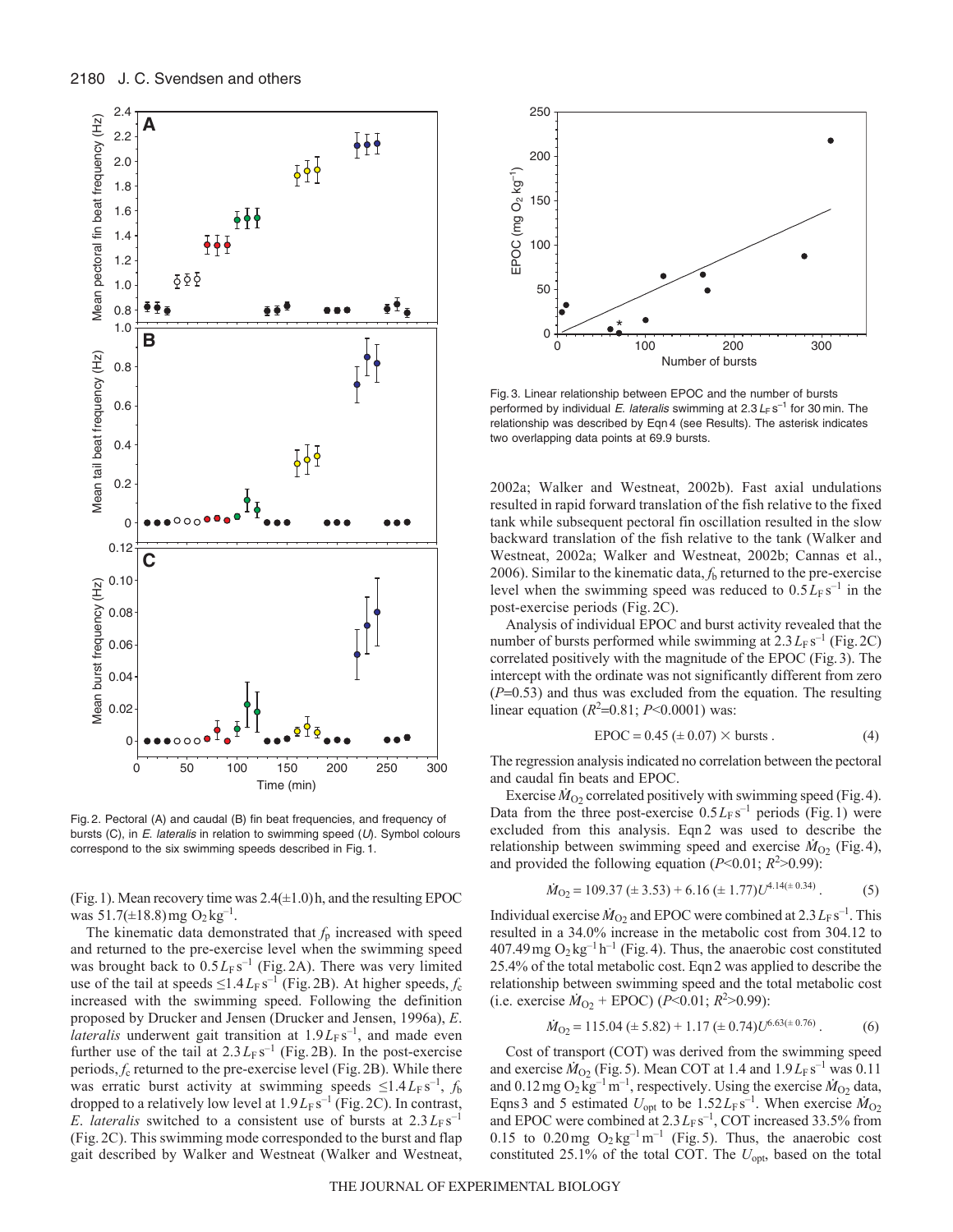

Fig. 4.  $\dot{M}_{\odot}$  as a function of swimming speed (U) in E. lateralis. Black symbols correspond to the exercise  $\dot{M}_{O_2}$  measured in the swimming fish. EPOC (Fig. 1) was added to the exercise  $\dot{M}_{\text{O}_2}$  at 2.3  $L_F$  s<sup>-1</sup> to provide the metabolic swimming cost that included both the aerobic and anaerobic components (white symbol). The two lines are Eqn 5 (dashed) and Eqn 6 (solid) describing the relationship between swimming speed and exercise  $\dot{M}_{O<sub>2</sub>}$ , respectively excluding and including the EPOC.

metabolic cost (i.e. exercise  $\dot{M}_{O2}$  + EPOC), was estimated to be  $1.54L<sub>F</sub> s<sup>-1</sup>$  using Eqns 3 and 6.

# **DISCUSSION**

A number of studies have quantified EPOC associated with complete exhaustion induced by chasing or electrical stimuli (Fu et al., 2007; Fu et al., 2009; Scarabello et al., 1991); however, few studies have quantified exercise  $\dot{M}_{O2}$  and EPOC to estimate the total metabolic costs of swimming (Lee et al., 2003a; Lee et al., 2003b). Using  $U_{\text{crit}}$ protocols, these studies estimated EPOC after fatigue. As far as we know, the present study is the first to partition aerobic (exercise  $\dot{M}_{\text{O2}}$ ) and anaerobic (EPOC) components of metabolic swimming costs at fixed sub-maximal speeds in adult fish. There was no evidence of EPOC at speeds  $\leq 1.9L_F s^{-1}$ , whereas the anaerobic component constituted  $25\%$  of the total metabolic costs at  $2.3 L_F s^{-1}$ (Figs4 and 5). In support of earlier studies (Farrell, 2007; Lee et al., 2003a; Lee et al., 2003b), these findings provide experimental evidence for a substantial anaerobic component at swimming speeds below  $U_{\text{crit}}$ .

The pectoral–caudal gait transition speed has been considered a biomechanically equivalent speed, ideal for inter- and intra-specific functional and physiological comparisons of swimming performance in fishes using a labriform swimming mode (Drucker, 1996; Mussi et al., 2002). For example, Drucker and Jensen (Drucker and Jensen, 1997) reported a comparative kinematic and electromyographic analysis of pectoral fin swimming in two different labriform swimmers, an open-water cruiser and a benthic manoeuvrer. The two species were compared at 80% of the species' respective pectoral–caudal gait transition speed. It has been assumed that the  $U_{\text{p-c}}$  marks the switch from aerobic to anaerobic power output and elicits physiologically relevant levels of activity (Drucker and Jensen, 1996b). In agreement with previous studies (Drucker and Jensen, 1996a; Drucker and Jensen, 1996b), the swimming speed of  $1.9L_\text{F} \text{s}^{-1}$  induced pectoral–caudal gait transition in the present study (Fig.2B). Based on Drucker and Jensen's findings (Drucker and Jensen, 1996b), it was hypothesized that the caudal propulsion would induce EPOC; however, there was no evidence for this



Fig. 5. Cost of transport (COT) in relation to swimming speed  $(U)$  in E. *lateralis.* COT was derived from the swimming speed and exercise  $\dot{M}_{O_2}$ (black symbols). At 2.3  $L_F$  s<sup>-1</sup>, EPOC (Fig. 1) and exercise  $\dot{M}_{O_2}$  were combined to estimate the total COT (white symbol).

assumption (Fig. 1). These data suggest that  $U_{p-c}$  is not a threshold speed above which anaerobic metabolism occurs in *E*. *lateralis*. While caudal propulsion was employed at  $1.9L<sub>F</sub> s<sup>-1</sup>$  (Fig. 2B), there was only limited burst activity (Fig. 2C), indicating steady swimming. This was in contrast to the swimming mode observed at  $2.3 L_F s^{-1}$  (Fig. 2B, C). At this speed, *E. lateralis* switched to a burst and flap gait (Walker and Westneat, 2002a; Walker and Westneat, 2002b) with fast axial undulations resulting in rapid forward translation of the fish followed by pectoral fin oscillations that led to slow backward translation. This unsteady swimming mode indicated accumulating EPOC (Fig.1) that correlated positively with the burst activity (Fig.3). Collectively, these data suggest that steady caudal propulsion is aerobic whereas unsteady caudal propulsion is anaerobic in this labriform swimmer. These findings do not exclude the idea of  $U_{p-c}$  as a biomechanically equivalent speed, ideal for inter- and intra-specific comparisons of swimming performance. However, provided a comparison assuming a switch from aerobic to anaerobic metabolism, it is more relevant to apply the transition to burst-assisted caudal propulsion (i.e. the burst and flap gait), which occurred at a speed faster than the  $U_{p-c}$  in the present study. The  $U_{\text{p-c}}$  remains useful for studies of the speed that is achievable and maintainable using pectoral fin-powered swimming. Moreover, certain labriform swimmers are unable to swim using steady caudal propulsion and may switch directly from steady pectoral fin oscillation to the burst and flap gait.

In support of previous studies on *E*. *lateralis* (Drucker and Jensen, 1996a; Drucker and Jensen, 1996b), the present study demonstrated that  $1.9L_F s^{-1}$  is above  $U_{p-c}$  as indicated by  $f_c$ (Fig. 2B). While there was no evidence of EPOC after swimming at  $1.9L_F s^{-1}$  (Fig. 1), it remains unclear how *E. lateralis* powered swimming at this speed. The red oxidative component in the myotomal musculature is usually limited in labriform swimmers (Kronnie et al., 1983). In *E*. *lateralis*, only about 0.3% of the axial muscles is red (Cannas et al., 2006). It is possible that the red muscles powered the axial undulations at  $1.9L$ <sub>F</sub> s<sup>-1</sup>. However, given the low percentage of red muscle, it is surprising that *E*. *lateralis* is capable of swimming using caudal fin propulsion without evident EPOC at this speed. There are at least two factors involving white muscles that may help explain the observations. First, although white muscles are assumed to be performing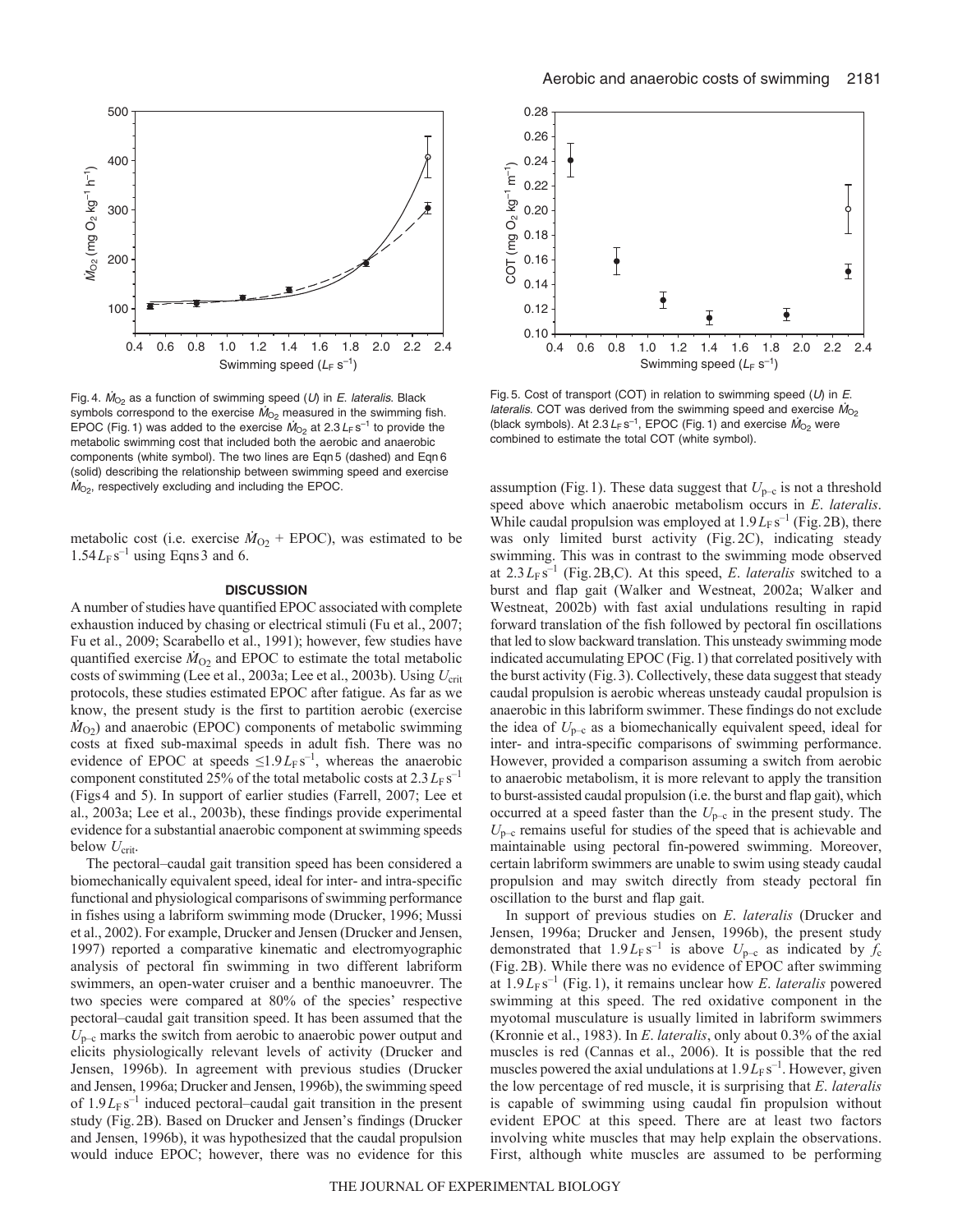# 2182 J. C. Svendsen and others

anaerobically (e.g. Sänger and Stoiber, 2001), the literature is replete with speculation that contraction in axial white muscles might have a small aerobic component (Farrell, 2007; McFarlane and McDonald, 2002; Mosse, 1979; Parkhouse et al., 1988; Peake and Farrell, 2004) and may be used during sustained swimming (Johnston and Goldspink, 1973; Johnston and Moon, 1980) at least in some species. Second, the dynamics of lactate produced in the white musculature are unknown in *E*. *lateralis*. Few studies have examined the fate of lactate following sub-maximal activity. However, glycogenesis is the dominating fate of lactate in reptiles, amphibians and fish following exhaustive exercise (Milligan and Girard, 1993). In the winter flounder (*Pseudopleuronectes americanus*), the majority of the lactate is retained within the working muscle, where it is utilized for *in situ* glycogenesis (Girard and Milligan, 1992). The amount of lactate appearing in the blood space of pleuronectids represents less than 1% of the total produced, whereas in salmonids, lactate in the blood space typically amounts to 10–20% of the total (Milligan and Girard, 1993). The lactate potentially serves as a significant oxidative fuel for the heart and red muscles (Milligan and Girard, 1993; Richards et al., 2002; Wieser et al., 1987), possibly occurring during the swimming trial as speculated by previous studies (Burgetz et al., 1998; Cannas et al., 2006; McFarlane and McDonald, 2002). This may be particularly relevant in fish species swimming in a burst and flap gait where propulsion is only partly covered by the caudal fin. Although speculative, lactate from the axial white muscles in *E*. *lateralis* might fuel the heart and red muscles elsewhere (e.g. pectoral girdle muscles), which perhaps explains the lack of EPOC at  $1.9L<sub>F</sub> s<sup>-1</sup>$ . If that is the case, the locomotor system consisting of paired fin locomotion and axial locomotion may not be completely biochemically decoupled (see Domenici, 2003). These are intriguing issues that require further enquiry.

Recent studies have suggested that the pectoral–caudal gait transition is driven by a need to supply additional mechanical power rather than to minimize swimming costs (Cannas et al., 2006; Jones et al., 2007; Kendall et al., 2007; Korsmeyer et al., 2002; Walker and Westneat, 2002a). A number of these studies examined  $\dot{M}_{O_2}$  as a function of swimming speed and concluded that the pectoral–caudal gait transition is not associated with a drop in the COT (Kendall et al., 2007; Korsmeyer et al., 2002). None of the previous studies have evaluated the presence of EPOC when estimating the COT in relation to the pectoral–caudal gait transition. Thus, these studies may have underestimated the swimming costs because the potential influence of anaerobic metabolism was unknown. In the present study, there was no indication of EPOC at 1.4 and  $1.9L<sub>F</sub> s<sup>-1</sup>$  (Fig. 1), representing speeds lower and higher than  $U_{\text{p-c}}$ . These findings suggest that the present comparison of COT at speeds lower and higher than  $U_{p-c}$  (Fig. 5) was unaffected by anaerobic metabolism. In support of the previous studies (Kendall et al., 2007; Korsmeyer et al., 2002), the present study found no decrease in the COT as a consequence of the transition from pectoral fin oscillation to combined pectoral and caudal fin propulsion (Fig. 5). These findings corroborate the conclusion that the pectoral–caudal gait transition is driven by a need to supply additional mechanical power rather than to minimize swimming costs. At  $2.3 L_F s^{-1}$ , *E. lateralis* switched to an unsteady burst and flap gait (Fig.2B,C). This transition did not result in reduced swimming costs; in fact, COT increased markedly, in particular when the aerobic and anaerobic costs were combined (Fig. 5). Similar to the pectoral–caudal gait transition, these observations suggest that the gait transition to unsteady axial propulsion occurs not to minimize swimming costs but to provide additional mechanical power from the white fibres in the myotomal musculature.

In summary, the results of this study indicate that steady axial propulsion does not lead to EPOC whereas the transition to burstassisted swimming above  $U_{p-c}$  is associated with anaerobic metabolism in *E*. *lateralis*. Previous work has started to unveil the complex relationships between morphology, swimming performance and ontogenetic habitat use in fishes using the labriform swimming mode (Bellwood and Wainwright, 2001; Fulton and Bellwood, 2002). Further research on species-specific characteristics focusing on the partitioning of aerobic and anaerobic costs can add a relevant dimension to our understanding of habitat use, particularly in relation to different flow regimes because local hydrodynamic conditions, including wave-induced water motions, can be major determinants of habitat selection in labriform swimmers (Fulton, 2010; Fulton et al., 2005).

#### **LIST OF ABBREVIATIONS**

| cost of transport                       |
|-----------------------------------------|
| excess post-exercise oxygen consumption |
| burst frequency                         |
| caudal fin beat frequency               |
| pectoral fin beat frequency             |
| fork length                             |
| standard length                         |
| oxygen consumption rate                 |
| routine metabolic rate                  |
| swimming speed                          |
| critical swimming speed                 |
| optimum swimming speed                  |
| pectoral-caudal gait transition speed   |
|                                         |

#### **ACKNOWLEDGEMENTS**

E. C. Enders, C. L. Milligan, M. F. Steinhausen and B. Tirsgaard are greatly acknowledged for their constructive comments on an earlier version of the manuscript. We wish to thank the staff at the Friday Harbor Laboratories, University of Washington, USA, and the participants at the Fish Swimming Class, 2005. We thank two anonymous reviewers for their helpful and constructive comments. J.C.S. was supported by a grant from the Danish Research Council to the research school SLIP and the Fishnet research network. Financial support from the Danish Agency for Science Technology and Innovation to J.F.S. is greatly acknowledged.

#### **REFERENCES**

- **Archer, S. D. and Johnston, I. A.** (1989). Kinematics of labriform and subcarangiform swimming in the antarctic fish Notothenia neglecta. J. Exp. Biol. **143**, 195-210.
- **Beamish, F. W. H.** (1978). Swimming capacity. In Fish Physiology, vol. 7 (ed. W. S. Hoar and D. J. Randall), pp. 101-187. New York: Academic Press.
- **Bell, W. H. and Terhune, L. D. B.** (1970). Water tunnel design for fisheries research. Fish. Res. Board Can. Tech. Rep. **195**, 1-69.
- **Bellwood, D. R. and Wainwright, P. C.** (2001). Locomotion in labrid fishes: implications for habitat use and cross-shelf biogeography on the Great Barrier Reef. Coral Reefs **20**, 139-150.
- **Boutilier, R. G., Ferguson, R. A., Henry, R. P. and Tufts, B. L.** (1993). Exhaustive exercise in the sea lamprey (Petromyzon marinus): relationship between anaerobic metabolism and intracellular acid–base balance. J. Exp. Biol. **178**, 71-88.
- **Burgetz, I. J., Rojas-Vargas, A., Hinch, S. G. and Randall, D. J.** (1998). Initial recruitment of anaerobic metabolism during sub-maximal swimming in rainbow trout (Oncorhynchus mykiss). J. Exp. Biol. **201**, 2711-2721.
- **Bushnell, P. G., Steffensen, J. F., Schurmann, H. and Jones, D. R.** (1994). Exercise metabolism in two species of cod in arctic waters. Polar Biol. **14**, 43-48**.**
- **Cannas, M., Schaefer, J., Domenici, P. and Steffensen, J. F.** (2006). Gait transition and oxygen consumption in swimming striped surf perch (Embiotoca lateralis). J. Fish Biol. **69**, 1612-1625.
- **Cech, J. J.** (1990). Respirometry. In Methods for Fish Biology (ed. C. B. Schreck and P. B. Moyle), pp. 335-362. Bethesda: American Fisheries Society.
- Davison, W. (1987). The median fin muscles of the leatherjacket, Parika scaber (Pisces: Balistidae). Cell Tissue Res. **248**, 131-135.
- **Davison, W.** (1988). The myotomal muscle of labriform swimming fish is not designed for high speed sustained swimming. New Zealand Nat. Sci. **15**, 37-42.
- **Domenici, P.** (2003). Habitat type, design and the swimming performance of fish. In Vertebrate Biomechanics and Evolution (ed. V. Bels, J. P. Gasc and A. Casinos), pp. 137-160. Oxford: Bios Scientific Publishers.
- **Drucker, E. G.** (1996). The use of gait transition speed in comparative studies of fish locomotion. Am. Zool. **36**, 555-566.